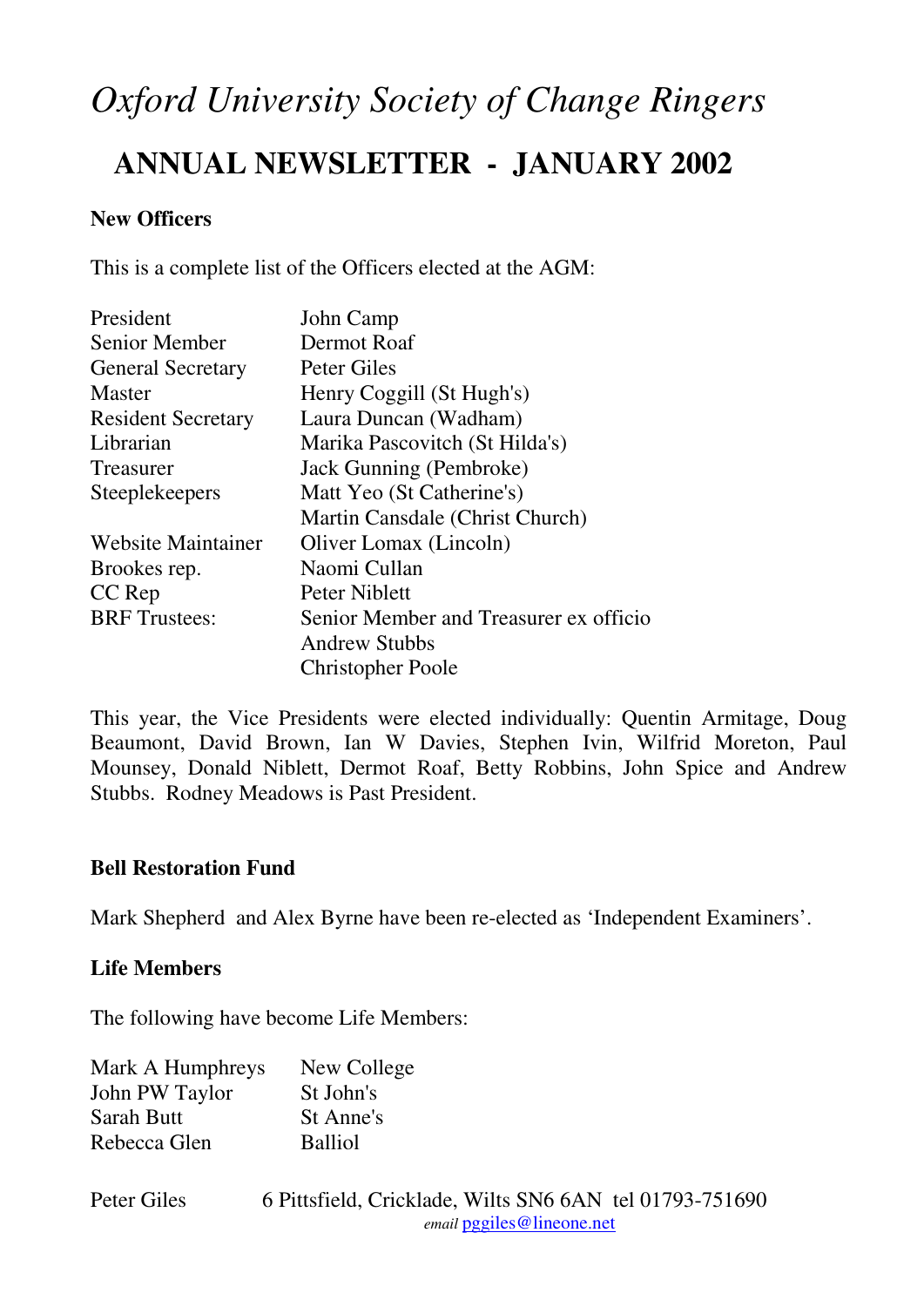#### **2002 Annual Dinner**

This year's Dinner will again be at Harris Manchester College, on Saturday 2nd February at 7.00 pm for 7.30 pm. Tickets will be £38.00. The speech welcoming the Guests will be given by Jeremy Pratt, and the reply given by Chris Pickford, Master of the College Youths.

Please send an SAE and a cheque payable to OUSCR Dinner Committee to: Henry Coggill, St Hugh's College, St. Margaret's Road, Oxford OX2 6LE, stating any seating plan preferences and dietary requirements. Closing date for tickets is 14<sup>th</sup> January.

Drinking the night before will be at the Folly Bridge Inn, Abingdon Road.

### **Meeting Dates in 2002**

The Society's business meetings are held on Mondays, and take place in the Quarrell Room in Exeter.

TGM dates - the first Monday in term. Jan 14th, April  $22<sup>rd</sup>$  and Oct  $14<sup>th</sup>$ . AGM date - Monday, Dec  $2^{nd}$ .

### **Newsletter Account**

The cost of printing and posting this Newsletter will be about £130. The Newsletter account will stand at about £720 after this letter has been sent. If you wish to contribute, please make your cheque payable to `Mr P Giles` or `Post Office Counters`.

### **Peal Records**

We are trying to trace the OUS peal books dating from 1978. Please contact Laura Duncan (Wadham College, Parks Road, Oxford OX1 3PN laura.duncan@wadham.ox.ac.uk) if you have any information about them.

### **Society Ties**

Twenty-nine still remain, and are on sale for just three pounds each. Every year they get better value for money. I am even willing to consider them as a job lot.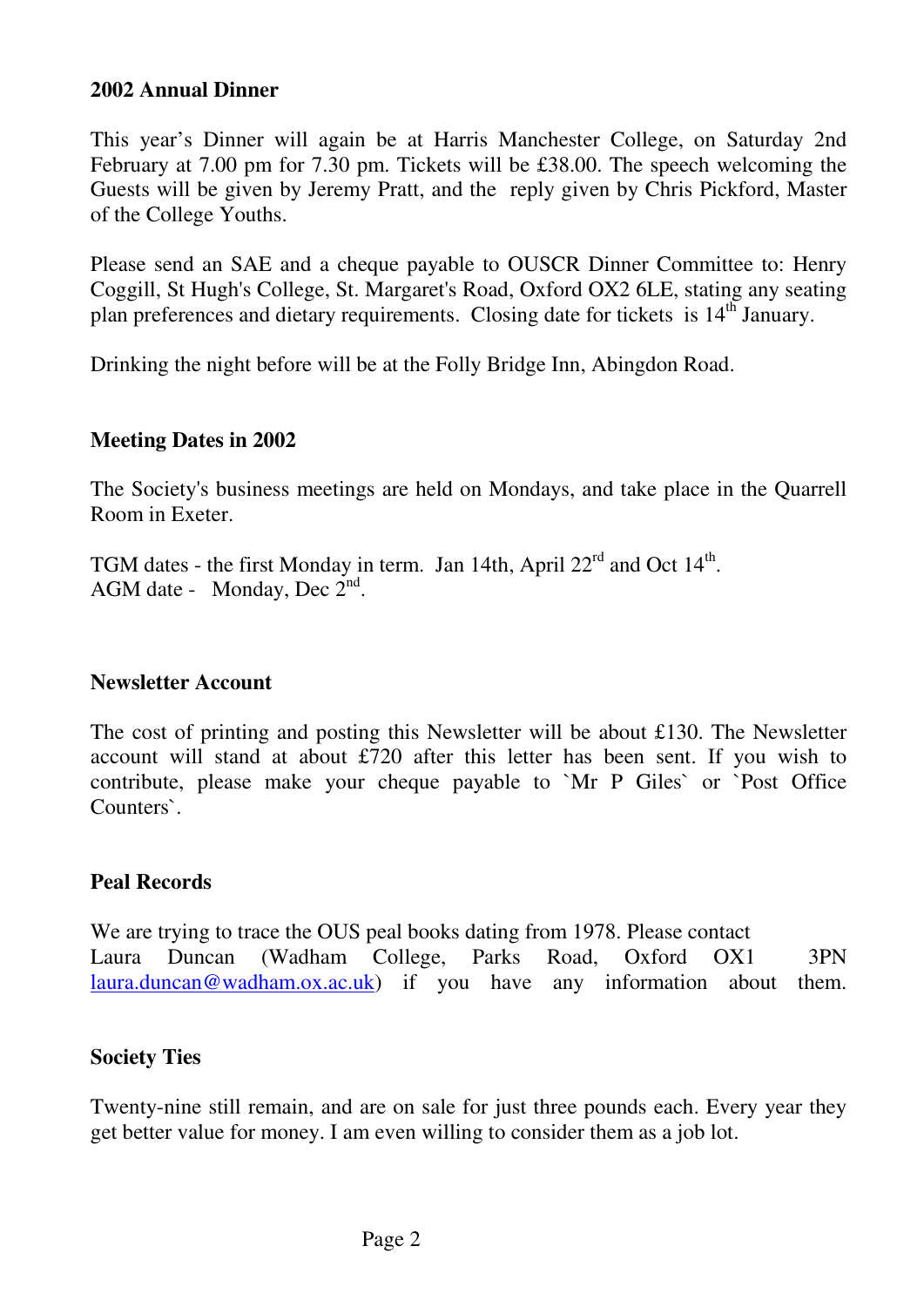# **Residents' Review**

### *Mark Bell, the immediate past Master,writes:*

2001 was another successful year for the OUS. We have a good number of residents at the moment who attend ringing well; regularly there 15 or 16 at the practice on a Tuesday. Michaelmas Term saw a welcome return to Mary Mag after the 8 were rehung. We practice there on a Tuesday evening after a 1/4 peal, with another practice every other Monday at St Thos. Sunday ringing consists of a 1/4 peal at St Thos, then Mary Mag and St Ebbe's, with SMV and New College every other week in the evening. If people are still hungry for more ringing on a Sunday we practice handbells which occasionally also takes place midweek at lunchtimes. Once a term we hop on the train to Reading to hold a 12 bell practice which gives most residents a relatively rare change to ring on twelve.

The society provides a good platform for ringers to progress rapidly. At practices the ringing ranges from rounds to spliced surprise with everything inbetween, so there is something for everybody. Quarter peals before the Tuesday practices and on Sundays at St Thos are used to help people through methods to quarter peals for the first time and to give the more advanced ringers the chance to ring some more challenging things. Notable quarter peals this year include 8-spliced, Glasgow, January and February Surprise Major, and Cambridge Surprise Minor on handbells. In total 51 quarter-peals have been rung this year.

Every other Monday during term, peals are rung at St Thos, by a band of roughly half and half residents and badgers. I would like to take this opportunity to thank all the badgers who turn out regularly to help us with these peals, we benefit a lot from them. In total 25 OUS peals have been rung this year, which is more than any other year for a long time. This included 2 peals rung entirely by residents on which each occasion had someone in the band ringing their first peal. There were also lots of first in methods, of spliced, on 10 and 12, and as conductor for residents during the year.

Special events during the year started with the annual dinner in February, as usual a magnificent occasion well supported by children and badgers alike. Later in February saw the annual joint outing with the CUG to London where we rang at St Mary-le-Bow; St Laurence, Jewry; St Botolph's, Bishopsgate; St Botolph's, Aldgate and St Giles-in-the-Fields, Holborn. The Easter vacation meant it was time for the tour, in Cricklade, Wiltshire, organised by Peter Giles. Nearly all the residents went for some part of it, making a very cosy church hall floor at night! Trinity term brought the summer outing to Drayton, Abingdon and Radley. In Michaelmas term we took the freshers on an outing to Milton, Steventon and Cumnor, with a very long lunch split between Steventon and Abingdon while waiting for buses. Finally came the SUA competition, held in Bristol. Our 8-bell band won the competition, but the 6-bell band could only manage 5th. Needless to say, the social side of the OUS is as strong as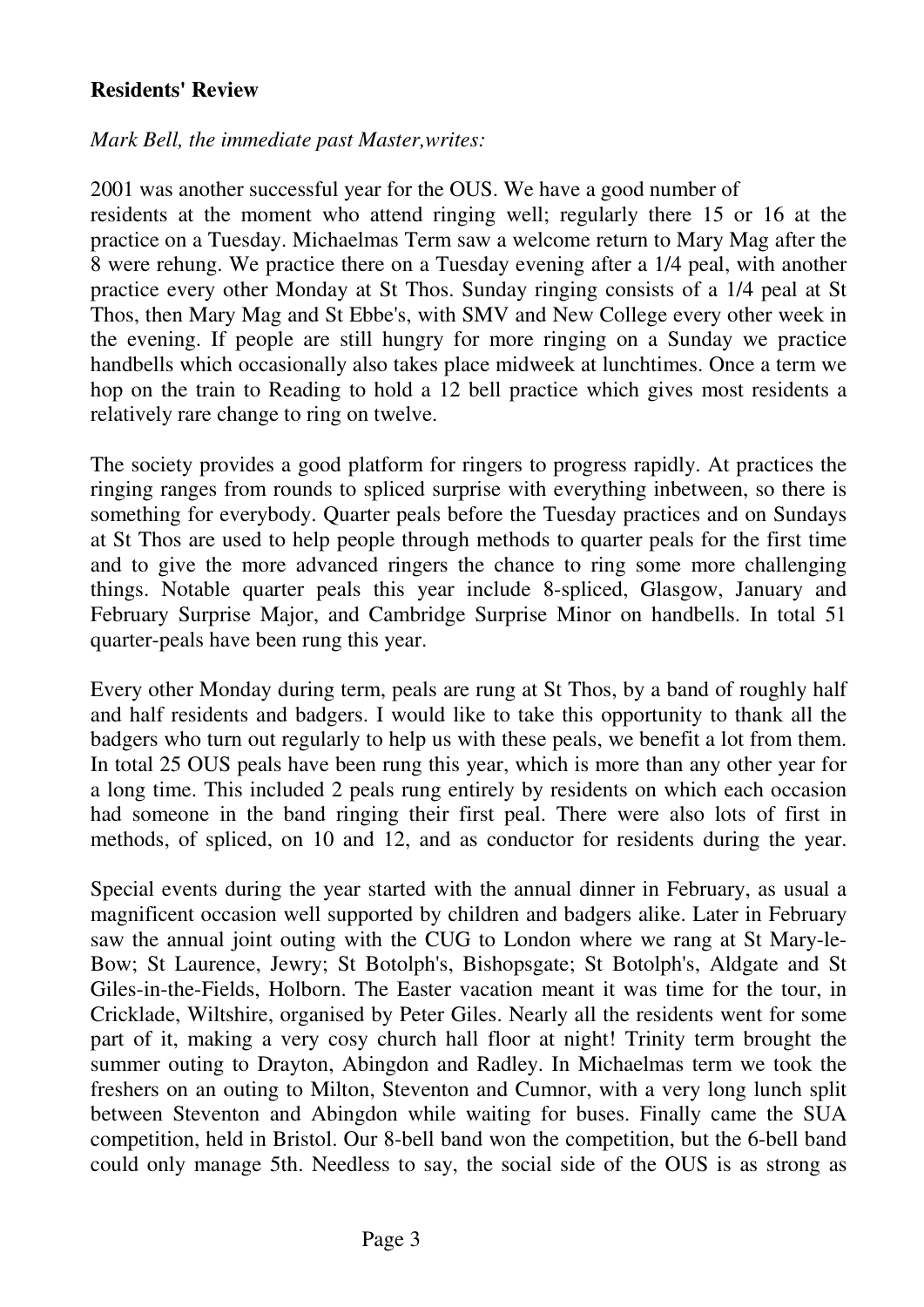ever; the termly cheese and wine parties have joined the pancake party as tradition, and the residents have not lost their thirst for beer. This contributes to a great society, and long may it continue.

I would like to end by thanking all the residents, especially the committee for giving me lots of support during the year which has made it very enjoyable to be Master. I hope that Henry and his committee carry on from where we have left off to keep the OUS at the forefront of university ringing.

# **The Annual Tour**

The tour was based on Cricklade in Wiltshire, and organised by Peter Giles. It was especially pleasing to see so many residents this year.

. The 2002 Tour will be based in Ipswich. The organiser is Nigel Orchard of Milford Hill Cottage, Milford Hill, Salisbury SP1 2 QZ, tel 01722-335328, email nigel.orchard@btinternet.com. Easter is no so late this year, so the tour can revert to Easter week, which means beginning on Sat March  $30<sup>th</sup>$ .

# **Address List**

The Address List is available on request electronically, on paper or via diskette. The following 26 members are still lost: Catherine Bannister, Sarah Bates, Rosemary Clark, Frances E Collins, Paul Crane, Robert Galloway, Andre Gren, David Hamlin, Sally Hawksworth, Luke Heaton, Lance Hewson, Anne Lambert, John S Leonard, Bill Lister, Andrew J Loveland, Jeremy McCabe, Melanie Milan, JD Mozley, David Newman, Colin Parker, Julia Sheard, Nigel Sheppard, Richard Tapper, C Turnbull, AJ Vincent, and Gill Wilce.

# **The Society's History**

Sales have now reached 237. In the five years since it was published, there must be many new members and life members who have not yet got around to investing. Please help us to sell just another 30 copies so we can break even and start contributing profits to BRF. Please send your cheque for £30.00 per copy (incl. postage and package), made out to 'OUSCR History', to the general secretary.

# **Old Newsletters**

The Society is trying to improve its library, and would welcome copies of Newsletters before 1980. Please contact the general secretary if you have any to give or copy.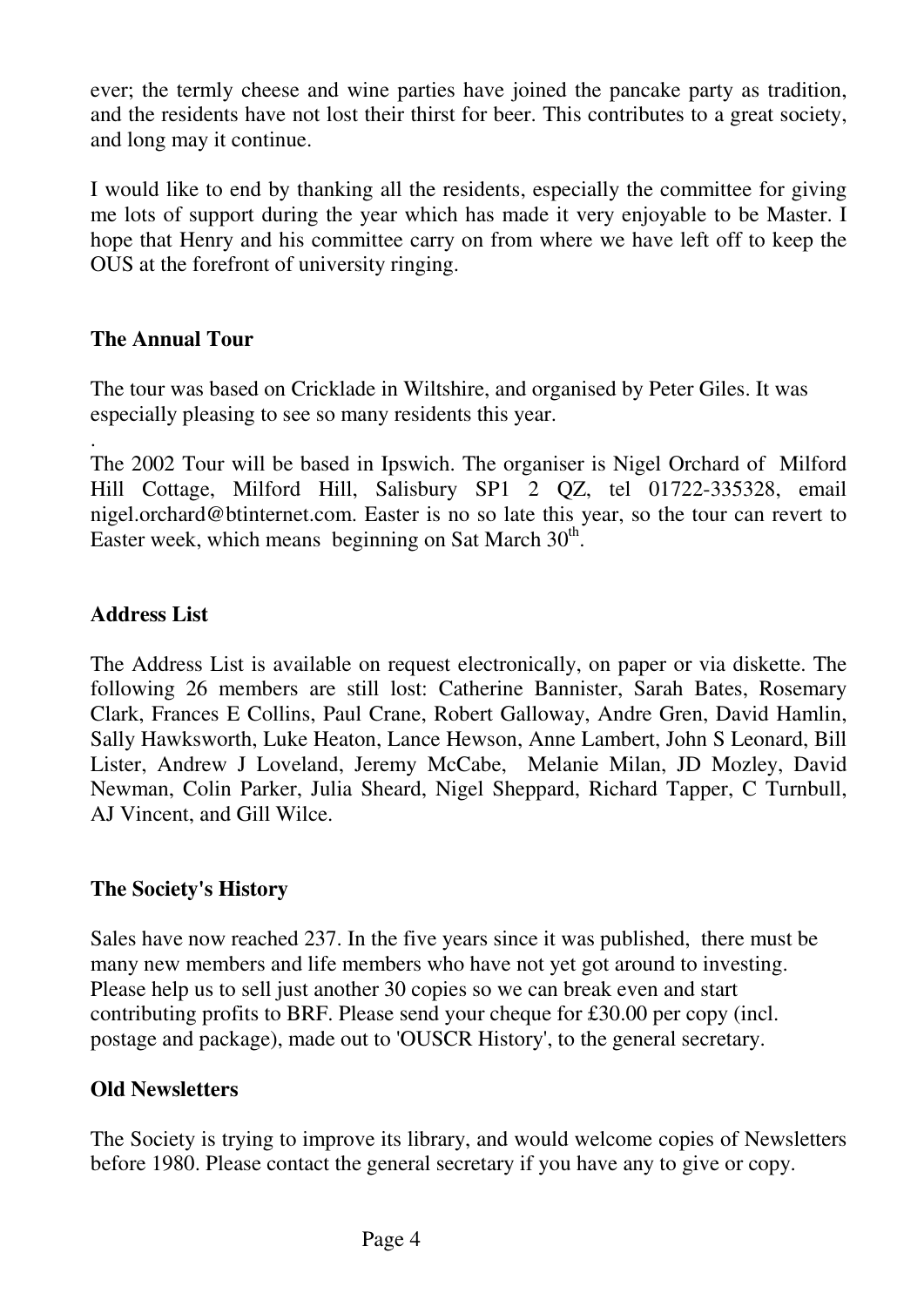# **Members' News**

We will all be saddened to hear of the deaths of **Marie Cross** and **David Woodward**. Although neither was a member of the OUS, each has been a good friend for many years.

Peter Wright, widower of Kate and brother of Frank, died on November 16<sup>th</sup>. An appreciation will appear next year.

**Alison Moore** (nee Foote) says **'** I am not ringing any more, but am pleased at one remove that the 6 bells of our 'home' church (St Nicholas, Durham), which had been assumed to be unsafe for years, turn out to be ringable after all. So a home grown band is gradually forming, with the help of other local ringers, in response to the Millennium appeal to keep the bells going. Among the new ringers is my 16 year old son, who is taking to it with enthusiasm, and thereby keeping a family tradition going, as my father has been a ringer for 60 years too. They rang together for the first time before Christmas.'

# **John Wardle** has died. *Jean Paling writes:*

 Those members of the OUS who were up in the years 1958-61 will be sad to hear of the sudden and untimely death of John Wardle. Nick Martin, in his contribution to the History, spoke of John's 'particular brand of pipemanship and measured speech' which phrases admirably sum up the John of that time. At some stage the pipe was abandoned, but John's stimulating conversation and his way with a good story never left him. There is much talk of the importance of 'timing', and John was the archexponent. We are fortunate to have lived within dinner distance of John and Marianne for the last thirty or so years and have reason to be grateful for many memorable evenings of hospitality.

Yes, John was indeed good company and for that quality and his generosity he will be sorely missed by us and many others. But he will also be missed in the ringing team at Westerham where he has been a loyal and reliable member since he and Marianne went there in 1966. John was one of those few ringers who actually learned as an undergraduate at oxford. He was inspired to start ringing after a talk to the Teddy Hall History Society by Bob Winstanley**.**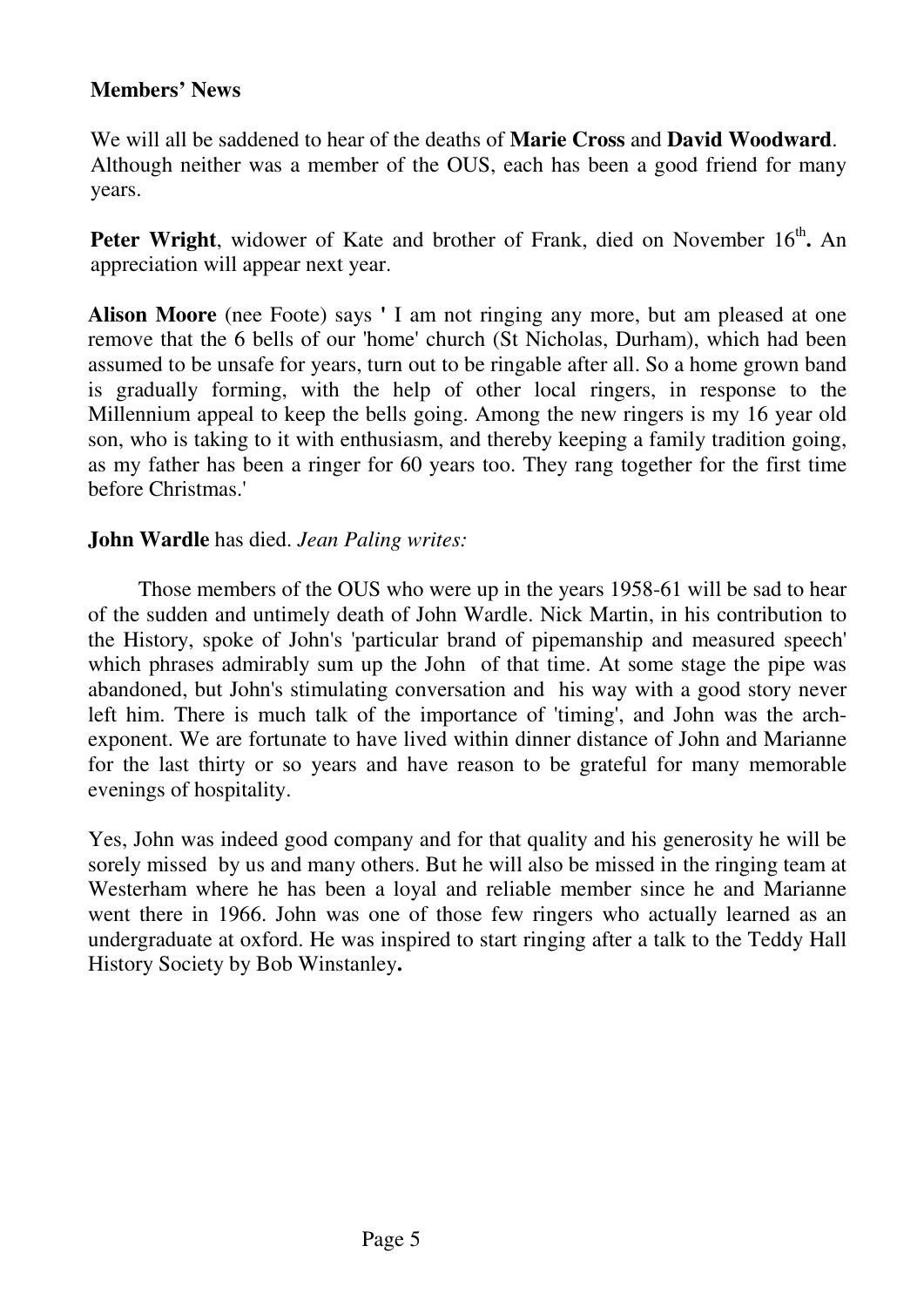#### **Roger Heyworth**

Roger died at the end of last year just too late for any tributes to be included in the Newsletter. At his funeral, Nigel Orchard gave this eulogy, which encapsulates Ogwash so well I include it in full:

We now have a few minutes to dwell on the life of our friend Roger, Dear Old Ogwash. So let me invite each of you to focus on a favourite memory you have of being with him. It may have been in a pub, at work, on a canal boat, playing cricket, ringing bells, playing card games, bridge, darts, whatever – Roger had a wide range of interests into which he threw himself with enthusiasm. And because of the sort of person he was – friendly, humorous, enthusiastic, encouraging and entirely lacking in malice – I'm sure that most of you will be smiling and feeling warm at the memory, despite the underlying sadness of this occasion. And if one happy memory leads to another and you miss my remaining words, that will be a wholly appropriate tribute to Roger and probably more fun for you.

He was born in Rochdale on  $11<sup>th</sup>$  April 1946 to parents Fred and Joy and acquired his beloved sister Sue 3 years later. Fred moved the family into the School House at Brightwell cum Sotwell in 1949 when he became headmaster of the village primary school. Many of you will remember the warm hospitality there after peals or ringing outings to Brightwell. This was a tradition later carried on by Roger and Adie and Roger and Jenny in inviting people to stay with them and making them very welcome.

As was the wholly appropriate tradition at Brightwell, youngsters progressed from the choir to the ringing, and Roger did so.

 At Wallingford Grammar School, Roger fell in with a band of young ringers including Gerald McIlhone who also later went to Oxford. This band rang a number of peals including Roger's first, tenor behind to multi doubles at Brightwell Baldwin in  $14<sup>th</sup>$  Sept 1962. He also fell in with the back of a chair, dislodging a front tooth and creating a memorable component – or lack of it – in the famous Roger 100 watt wonky grin.

 A great interest Roger developed at school and maintained throughout his life was Mediaeval History, but he read Law when he went up to University College Oxford in 1964, a choice of subject he later regretted, though Law didn't interfere excessively with his other activities and gave him a not untypical class of ringing degree.

He threw himself into the Oxford University Society of Change Ringers – the OUS – ringing scene with his usual enthusiasm as did his dear sister Sue who also became an OUS institution. His first peal for the OUS was in October '64 at Stanton Harcourt – various minor methods.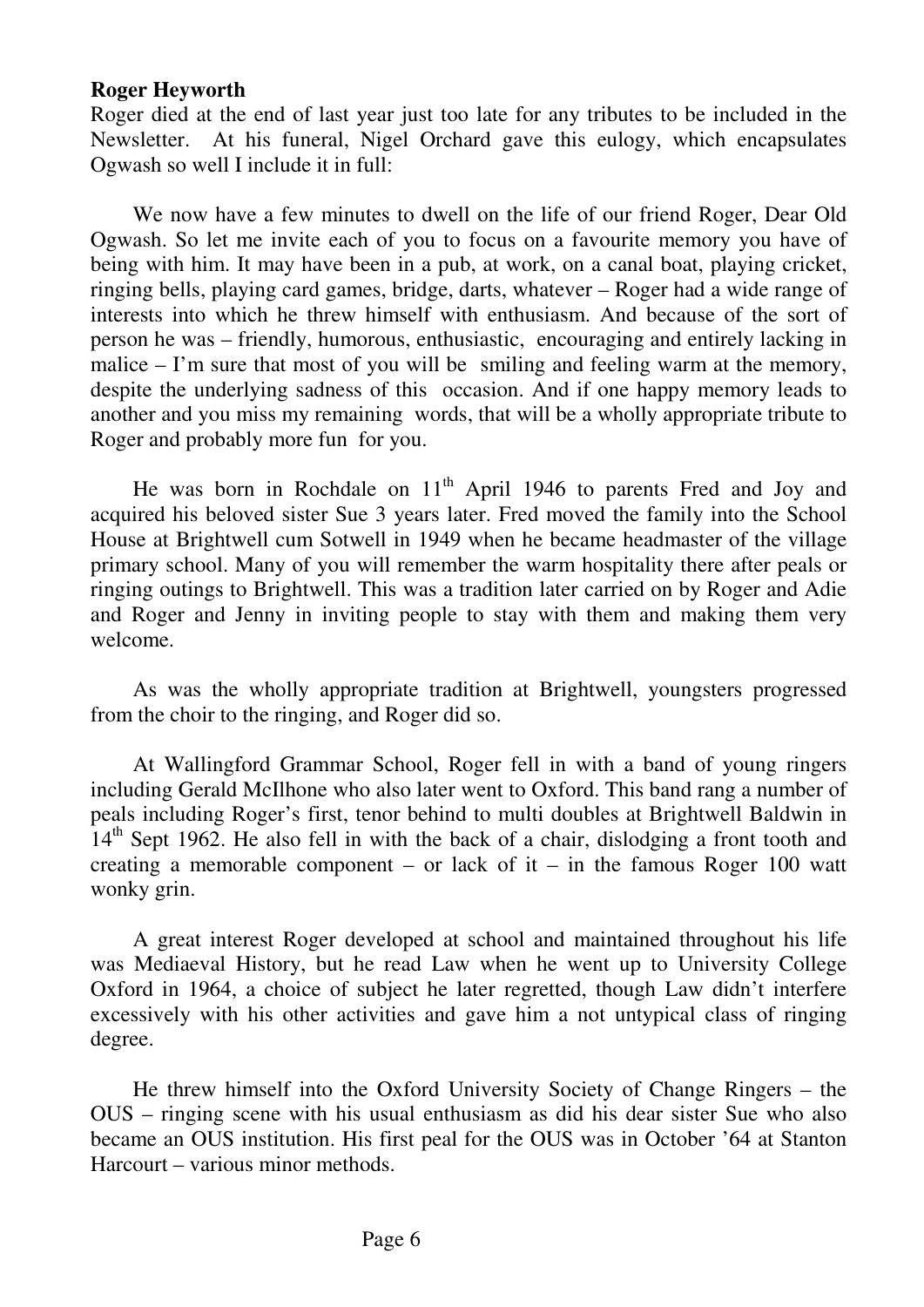He was elected Master in 1966. A contemporary describes him as "vigorous" in a succession of masters described as quiet, vigorous, affable and laid-back. There were at this time in the OUS two main subdivisions – between the heavy drinking, somewhat stroppy (but delightful when you got to know them) group and those keen to drink less heavily. Roger thoroughly enjoyed his membership of the former group, but also went out of his way to make members of the other group feel welcome and to develop their ringing. This inclusiveness continued throughout his life. A resident and able ringer described to me coming on his first tour – the Rhyl tour organised by Roger – with some trepidation because of the reputation of the non-residents, but was met with kindness and made to feel very welcome by Roger.

On one occasion, Roger rose to make a speech, said "Ladies and Gentlemen, I am very drunk" and slid gracefully under the table. It was a popular speech.

On leaving Oxford, Roger entered graduate training with Debenhams.

He married Adrienne Gibson in 1969 and there followed 20 happy and fulfilled years for this well-matched couple. It is rumoured that they tripped over a stile together on a canal holiday and the romance blossomed from there. Together they contributed a great deal to the local ringing wherever they lived. Staying at their house, one enjoyed the generous hospitality of a relaxed, friendly and welcoming couple, though Adie was quite capable of delivering strong words of admonition to Roger when the need arose, often late in the evening or the morning after. Roger always reckoned that digging the garden was a good hangover cure, but these activities were curtailed after he had dug up a large patch of Adie's hollyhocks. His second wife, Jenny, wisely kept him out of the gardening.

 Adie and he started married life in Epsom, but work for Macro took them first to Derby and then back to his birthplace where Nicola and Robin were born. For a time, Roger was master of the Rochdale branch of the Lancashire Association.

 A long-standing bellringing friend who knew him at this time recalls – and this will rekindle memories in the many of us who benefited from his ringing instruction – that his great gift was to be ruthlessly critical whilst being devastatingly charming.

 Work brought Roger and Adie back down South, first to Aston then to Ashtead. In April 1979, Roger joined Adie's family's firm, Gibson Games. Here his major contribution was the real enthusiasm and understanding he had for board and card games, having spent hours playing them since he was quite young. Mike Gibson, the head of the firm, recalls that Roger could read the long and complicated rules of new games that were offered to them and immediately understand their dynamics and potential. Mike also appreciated Roger's vigorous debating of issues where he would often take an extreme contrary view just to ensure a thorough discussion. Roger was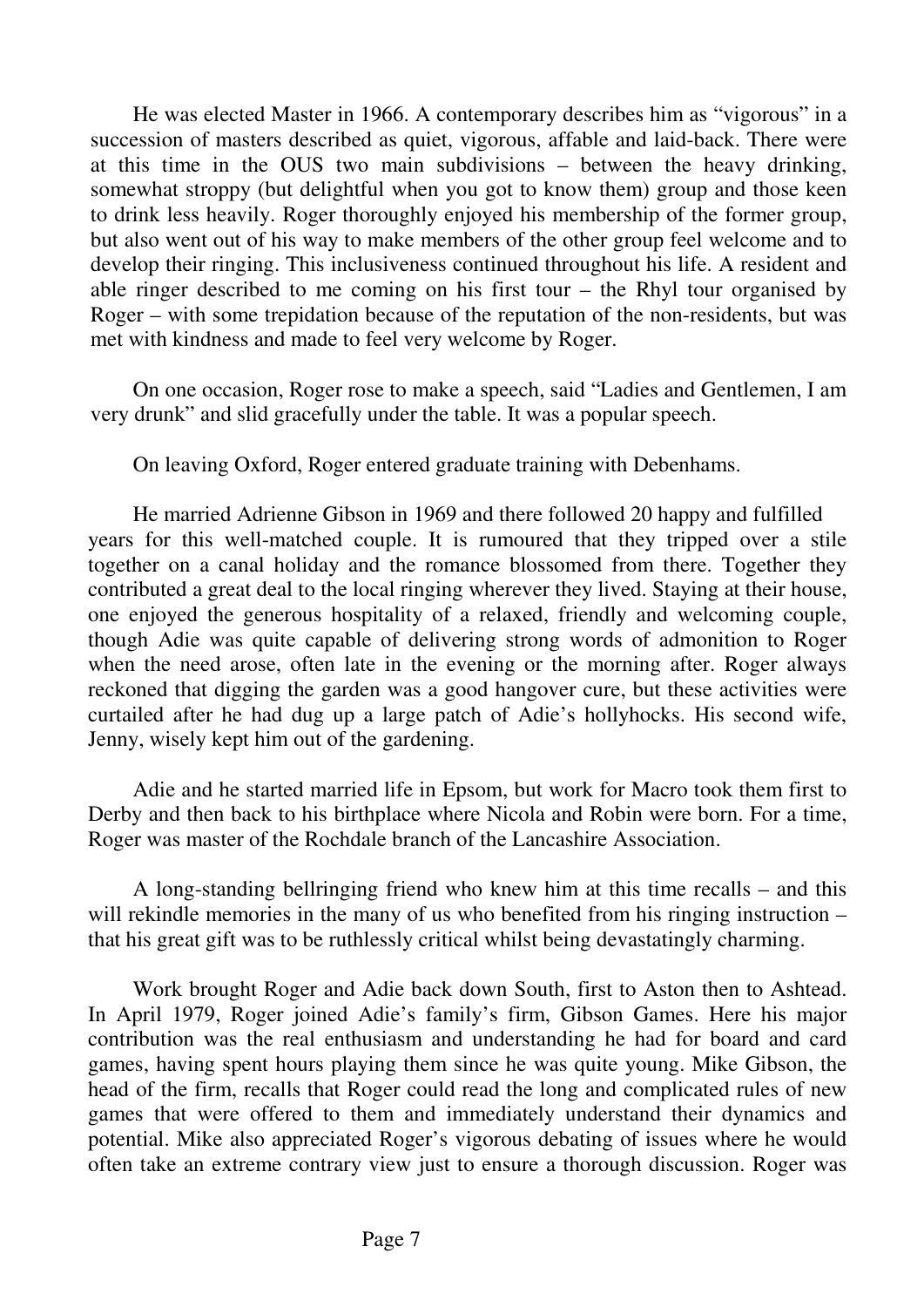very much respected for his straightforwardness and honesty by the business community in which he worked.

 When developing new games, however, which he did by playing them with family and friends, he was not beyond discovering rules that he had "forgotten" to tell the rest of the players, or developing rules as he went along. I recall playing a civil war game in which Adie's army advanced slowly east out of Devon throw by throw of the dice, only to be repeatedly forced back to Exeter by a series of newly created plagues, taxes, peasants' revolts or somesuch. She was not best pleased.

 Cricket was another passion. Opinions about his ability vary, perhaps affected by which team was involved. Training for the Hogwash Allstars, which played regularly at Aston, involved 2 hours at the Inn on the Green, Datchworth before each match. Roger also played regularly for the Old Freeman's cricket club second eleven and sometimes for the first. Here he was reckoned a bowler of much skill and intelligence and formed part of a fierce opening bowling attack. He was not renowned for his batting or catching skills. Typically, Roger got involved beyond just the playing, acting as fixtures secretary for several years. In any activity it was rare for Roger just to be a spectator, and, despite his relaxed style, he was a thorough and capable organiser in many fields.

 Of Roger's many canal holidays, his crew members mostly remember his ability to mass produce excellent fried breakfasts. Unlike another artiste of the canal breakfast, he is thought never to have caused any serious conflagrations, though the smoke generated was a sight to behold and the ceiling ended up covered with condensed fat.

 Of his bridge, people remember his enthusiasm and honest approach rather than any great skill, but it was something he continued to enjoy right up to the last stages of his illness.

 Tragedy struck in March 1989 when his beloved wife Adie died. She had undergone radiotherapy in the early 80's and had had several years of remission, but the disease struck again in about 1986. Adie fought and belittled it bravely and Roger maintained his usual positive and cheerful attitude for her benefit and the family's. But close members of the family saw Roger's mask slip occasionally and the real pain he was suffering showing through.

 Through this period, Roger and the family were increasingly supported by Jenny Bridgwater, a local ringer, and they married in this church in October 1991. Jenny was able to help him live with his loss and return to the frantic round of ringing, canals, pubs, curries, cricket, board games, darts etc in which every day of the week had its regular activities.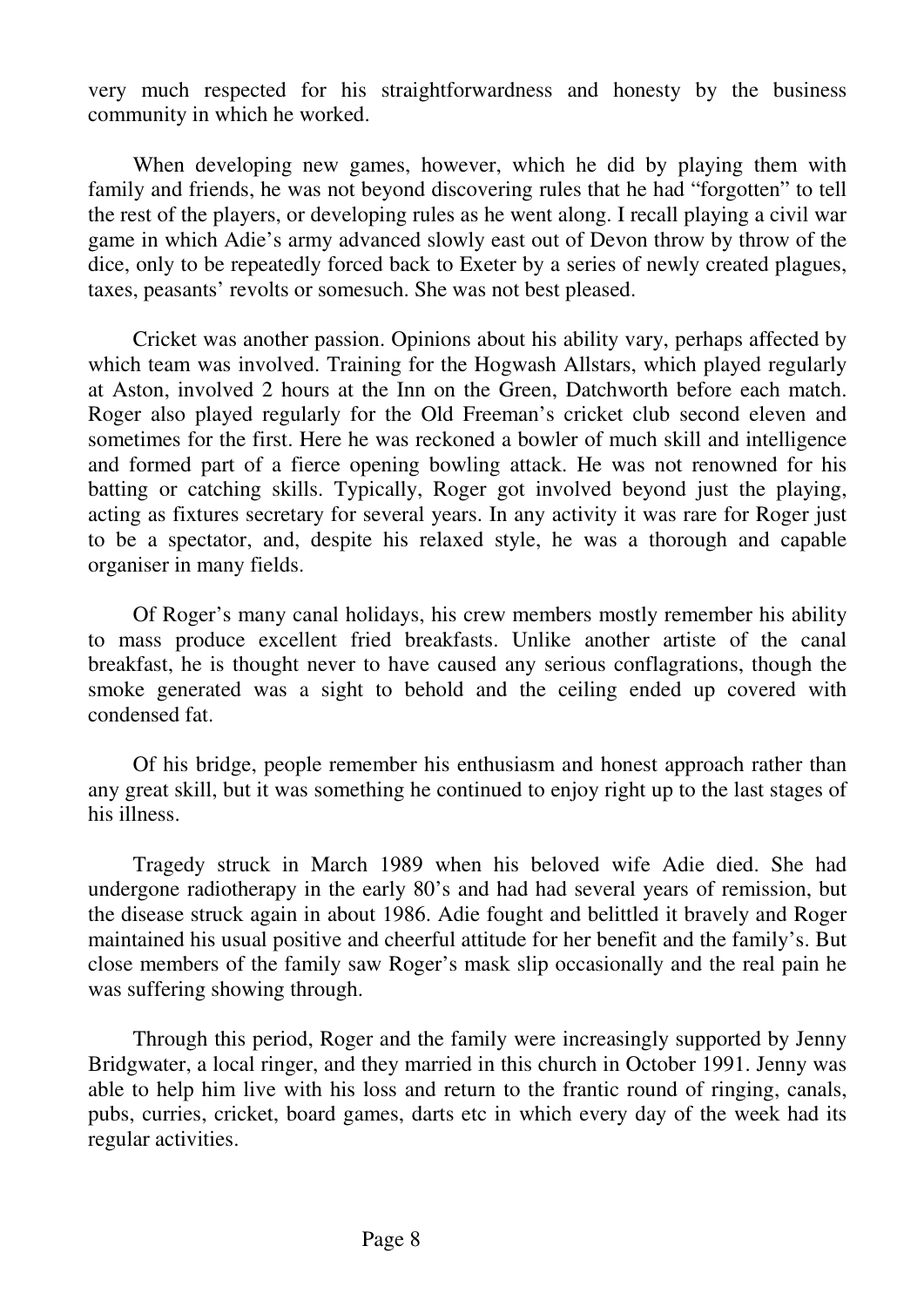I have only time to pick out some highspots of his ringing career which was distinguished both in the range of his ringing ability and the immense amount he put back into the exercise through teaching, running towers and holding Association offices. He was a district master for the Guildford Guild and Guild Master 1984-1993. At one stage he was running the ringing at both Epsom Common and Ashtead. His first peal as conductor was Yorkshire Major in April 1966.His first peal for the College Youths was Glasgow Major at Putney in September 1968. He rang in 23 spliced Surprise Major silent and non-conducted and scored an OUS peal of Orion at Guildford in July 1992.

His last peal was Rutland Royal at Southampton on  $12<sup>th</sup>$  October 1996 and 2 days later he had to start on a further course of chemotherapy.

 In May 1994 he had been told that a bowel condition for which he had been receiving treatment had turned cancerous. An operation followed and major surgery within a year. From then on until his death on  $13<sup>th</sup>$  December last, Roger was rarely free from chemotherapy, serious physical inconvenience and, increasingly, pain, though the skilled treatment by the Royal Marsden gave periods when he could enjoy most of his usual activities and prolonged his life beyond many peoples' expectations. An increasing burden was lovingly borne by his wife Jenny, as Roger needed a lot of physical support latterly.

 It was during the years of his illness that his friends and family came to realise the real strength of character and courage behind the laughing cavalier surface. He bore serious pain and increasing restrictions with little complaint and maintained his positive attitude. He continued to be excellent and rewarding company and his love of cricket, though now only as a television spectator served him well. One of the team clergy from here was on one of his visits and asked Roger what he would like him to pray for; "For rain" said Roger, "or we'll lose this Test." Fittingly, Roger rang here for the last time for Evensong in September.

 In putting together these words, I have been greatly impressed and touched by the large number of people who have expressed their great friendship and admiration for Roger, pleasure from his company and gratitude for his help and support.

 So let me end this all too sketchy tribute where we began, recalling his magnetic personality, his shouts of laughter and his ability to turn everything into great fun. The memories of these will live with us over the years and continue to make us smile and feel good.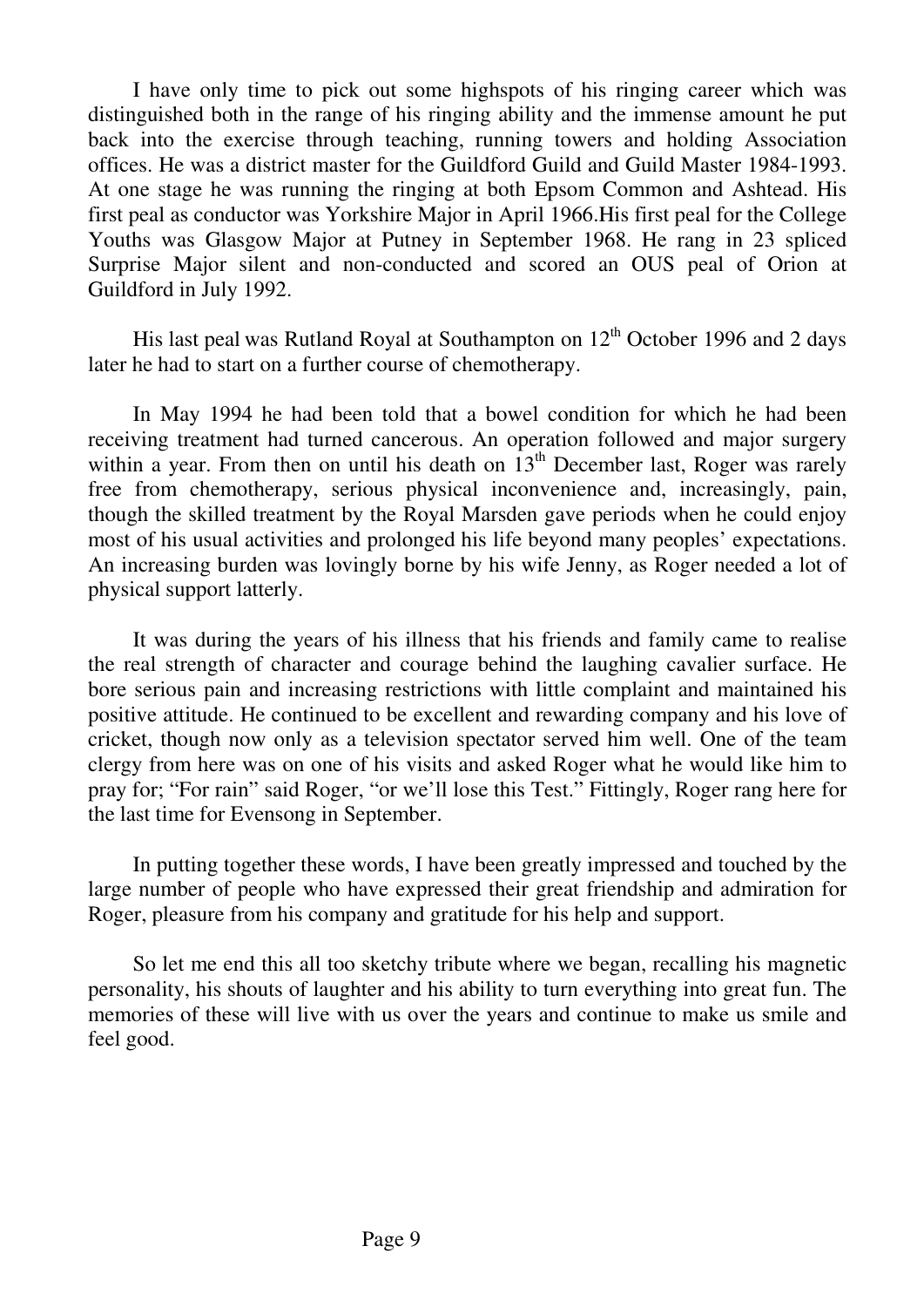# **Mary Magdalen Appeal**

The rehung eight, including the recast trebles, were opened and pealed in June. The two new trebles to make a ring of ten in memory of Peter Border have now been cast and await hanging, at which point the final adjustments to the internal acoustics can be made. If anyone would still like to make a donation, please contact the General Secretary. Meanwhile, the Society thanks all those who have contributed so generously to this appeal, and especially Stephen Ivin who has once again led the effort to give Oxford another truly first class ring of bells and done all the hard work..

# **OUS Peals**

These may now be viewed on the website. In 2001, the Society has rung 25 peals, the most for a long while. They are Bristol Max, Stedman Cinques (2), 4 Spliced Surprise Royal, London Royal, Cambridge Royal, Yorkshire Royal (2), Stedman Caters (2), 9 Spliced S Major, 8 Spliced, 6 Spliced, Bristol (2), Superlative, Yorkshire (4), Cambridge (2), Lessness, Lincolnshire and Stedman Triples.

A peal day was organised in Oxford on August bank holiday Monday in memory of Peter Border, and Cambridge Royal was rung at St Thomas and Stedman Cinques at Christ Church.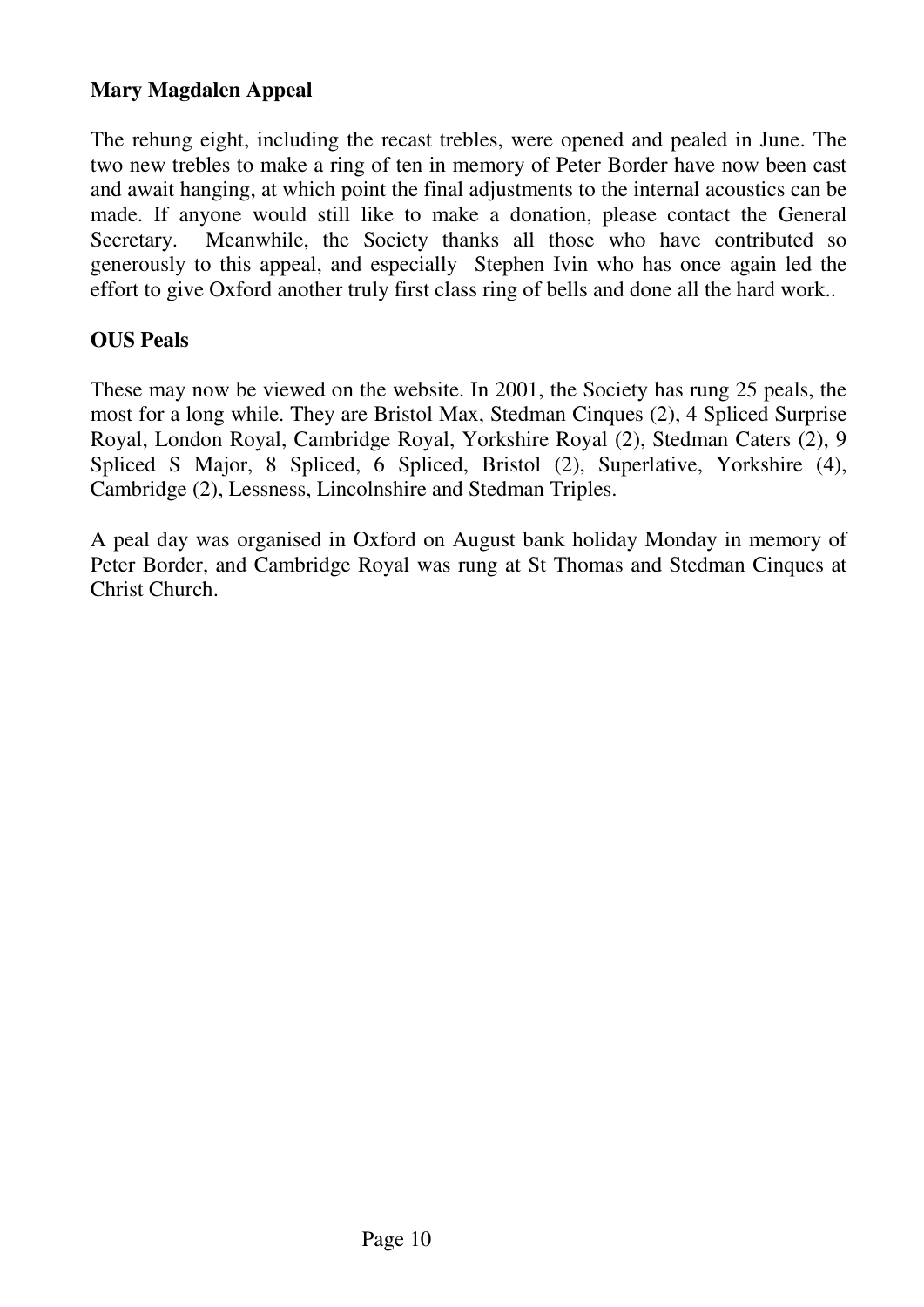# **Dorothy L Sayers Society**

*Jean Pailing writes:* 

Those who missed it in the Church Times at the end of September may like to read this item about the DLSS. The OUS will not need to be reminded that the OUS was made an Honorary member of the DLSS.

The DLSS still thrives, absorbed by the minutiae of her books, their allusions, her life and her theology. The crime writer PD James has succeeded the late Lord Runcie as its patron, and the society, at its annual convention, gave her a unique birthday present: DLS's own Book of Common Prayer which had been given by her grandfather to her grandmother in 1845, and had come down via her mother to Dorothy. 'Nothing could have given me greater pleasure' said Baroness James. The book had been bought at auction, along with Miss Sayers' copy of Charles Troyte's *Change Ringing*, which gave the technical information she used in *The Nine Taylors. ,*  probably her best detective novel and the book form which we non bellringers have learned all we know about campanology. The convention was held at Writtle, Chelmsford Diocese, close to DLS' home in Witham; and among the lectures wre ones given on Charles Williams, on the council of Nicaea and the Creed, and on all the gardens, real and fictional, associcated with DLS.